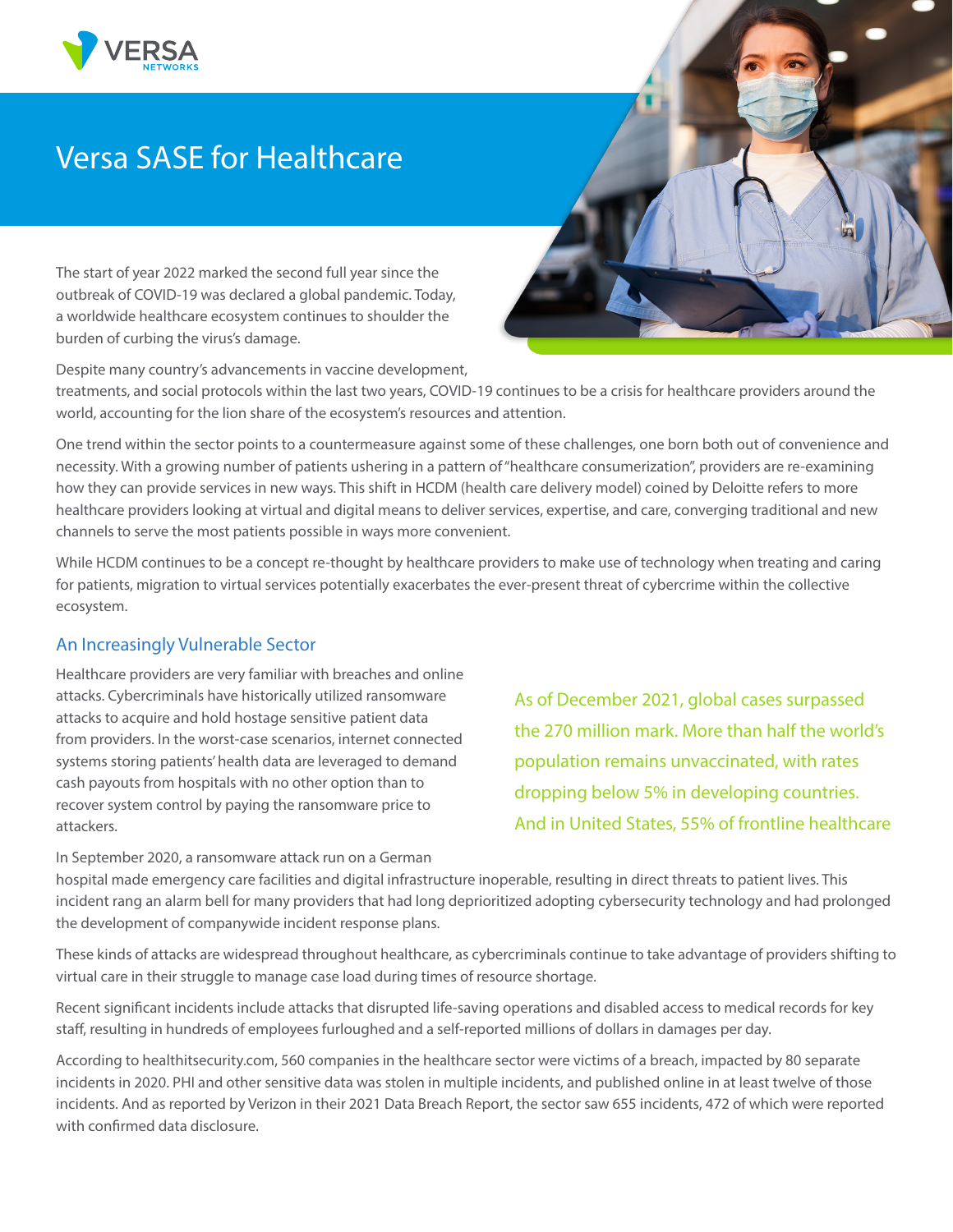This data infers a mounting volume of attacks on healthcare providers in coming years. And as more providers adopt virtual and online channels to serve patients out of necessity, an expanding surface of distributed systems and data means compounding targets for attackers.

While the ecosystem deals with its fragility and current challenges, criminals will continue to see companies within this space as prime targets for exploitation unless providers address key challenges related to the security of their systems, data, devices, and applications.

#### Growing Attack Surface

For attackers, the growing number of providers adopting online channels to provide patient care and services means increasing device complexity on those provider networks, which can be exploited in attacks. Providers must also consider how their employees access records and systems from their own devices and home networks, as well as how those devices and networks are segmented by access policies.

Hospitals and other care providers often have multiple locations accessing the same systems and records within singular private networks, which, if not governed by intelligent dynamic context, attackers can exploit gaps and then laterally move within the network to find sensitive data.

Organizations using static access policies for records and systems allow criminals to identify security gaps and launch malware attacks in the network if a single device is compromised, despite perimeter security controls like stateful firewalls.

## HIPAA and Other Regulations

The healthcare sector, being one of the most regulated, faces unique challenges when dealing with compliance frameworks.

HIPAA has governed how providers must approach patient privacy and medical record security for over twenty years, while more recently the HITECH Act expanded IT compliance standards originally set by HIPAA with the adoption of EHR practices. The Interoperability and Patient Access Final Rule passed by the CMS also drew a narrow scope on how patients should be able to access and control their electronic health information.

While the adoption of NIST CSF and participation in organizations such as H-ISAC can help providers better comply with relevant regulations, variables such as violation fines, shifting requirements, and the increase



in general availability of patient records online all contribute to the growing complexity in navigating these regulations. A single violation of HIPAA alone can cost a provider up to \$50,000 depending on severity, not accounting for the cost in other damages of an incident or breach even properly disclosed.

For providers without rigorous, organization-wide access policies to patient records, heavy regulation fines remain a very real possibility on top of financial loss caused by a malicious actor.

#### Limited Visibility of In-Network Threats

Despite their shifts toward incorporating cloud and mobile channels to provide IT services, many providers have yet to shift away from hardware-centric architecture and legacy wide-area-networks because of budget and staffing limitations when modernizing their technology stack.

Networks like this were designed to secure data stored within a provider's perimeter. In order to further secure data and devices within their perimeters, many providers adopt security products ad-hoc along network points to combat threats.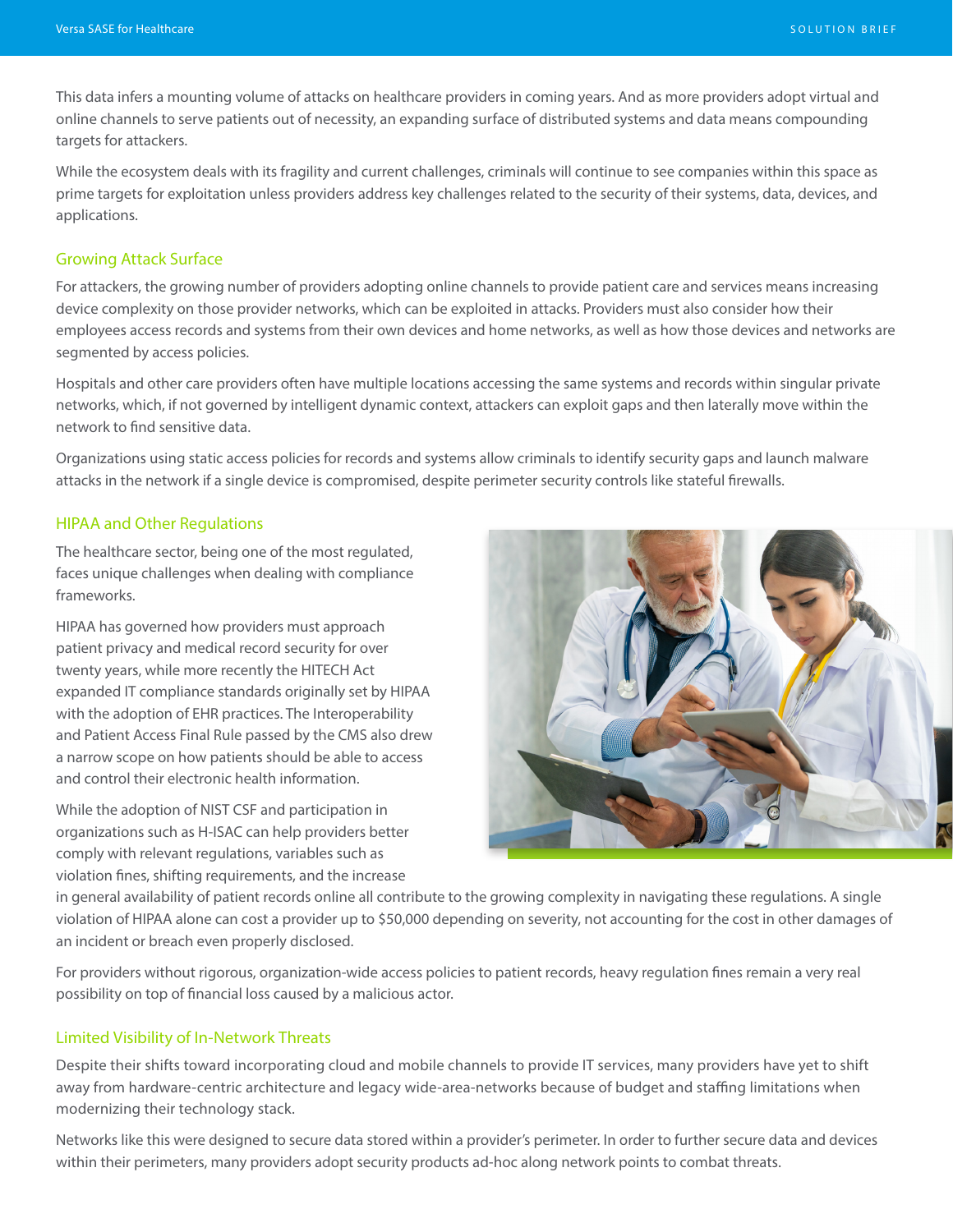The unfortunate result is more network fragmentation, where integration and interoperability limitations create obscurity and management complexity, denying providers holistic network visibility into the who, what, and when of their network access points. Amidst pressure to deliver critical patient services, providers run thin of time and resources to operate and maintain these disparate products.

## Versa SASE: Modernizing Healthcare Information Security

By adopting the proper technology, resource-constrained healthcare providers can navigate the challenges brought on by an expanding attack surface, necessary compliance adherence, and obscured network visibility, all while dealing with the new trends that drive patients and employees toward cloud services.

Versa Secure Access Service Edge, or SASE, is a modern approach that combines security and networking services to enable seamless asset access for users. Versa SASE is the simplest and most scalable solution to secure millions of connected access points in and out of provider resources, regardless of their locations. Access to records and networks can now be governed granular

policies that deliver consistent security through a central management console – giving providers the advantages of a proactive, rather than reactive, security model.

Versa SASE includes security and networking services, and at its core is comprised of Software-Defined Wide Area Networking (SD-WAN), Zero Trust Network Access (ZTNA), Secure Web Gateways (SWG), Cloud Access Security Broker (CASB), Firewall as a Service (FWaaS), and Remote Browser Isolation (RBI).

These services are delivered in a single software stack, via the cloud, on-premises, or as a blended combination of both. Providers can leverage these capabilities to adopt infrastructure best suited for them without sacrificing security, performance, reliability, or control.



#### Complete Access Control

Versa SASE enables healthcare providers to bring cloud platforms, data centers, branches, remote and mobile users under one umbrella, protecting them with a unified security policy pushed to every user on any device and location.

It allows provider security teams to dynamically roll out organization wide policy updates in a single instance. Having centralized control over security policies helps eliminate fragmentation, blind spots, and policy misconfigurations, and severely limits an attacker's ability to compromise devices and laterally move in the provider network.

### Holistic Network Visibility

Through a single-pane-of-glass interface, Versa SASE offers complete visibility into users, devices, and applications across the entire network- whether on-premises or in the cloud. It automatically classifies application traffic on all ports to determine if any unsanctioned applications are being run on non-standard ports.

This readily available information helps providers make appropriate policy changes quickly to minimize security risks. By making network-wide security information available in one centralized location, Versa SASE enables providers to derive critical insights on potential threats, remediate those threats faster, and make better-informed decisions when troubleshooting.

#### Simplified Administration and Management

As Versa SASE operates from the cloud and delivers all its capabilities in a single unified framework, it eliminates the need for standalone point security products deployed for different requirements.